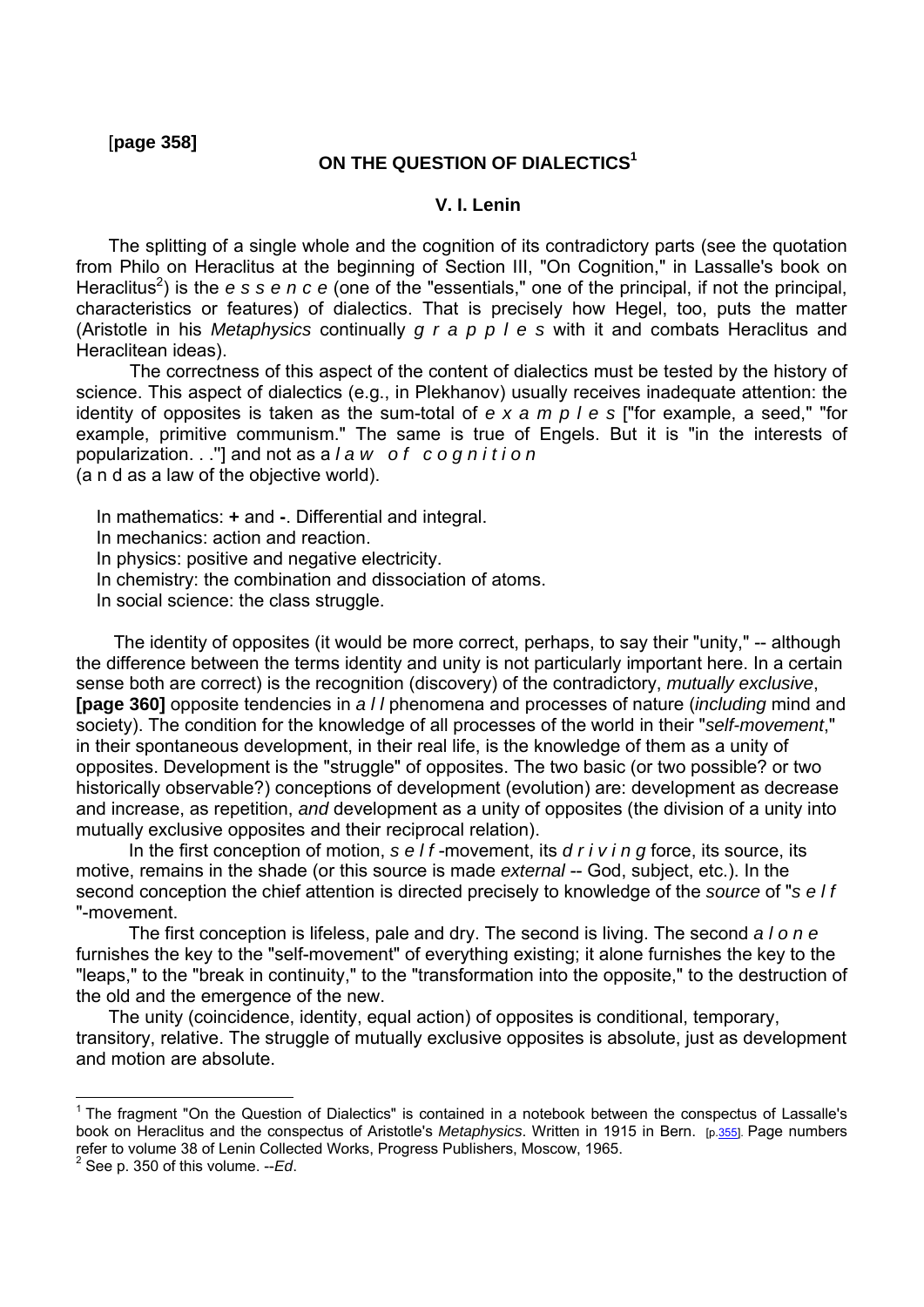*NB*: The distinction between subjectivism (scepticism, sophistry, etc.) and dialectics, incidentally, is that in (objective) dialectics the difference between the relative and the absolute is itself relative. For objective dialectics there *is* an absolute *within* the relative. For subjectivism and sophistry the relative is only relative and excludes the absolute.

 In his *Capital*, Marx first analyses the simplest, most ordinary and fundamental, most common and everyday relation of bourgeois (commodity) society, a relation en countered billions of times, viz. the exchange of commodities. In this very simple phenomenon (in this "cell" of bourgeois society) analysis reveals *a l l* the contradictions (or [**page 361]** the germs of all the contradictions) of modern society. The subsequent exposition shows us the development (both growth and movement) of these contradictions and of this society in the  $\Sigma$  of its individual parts<sup>3</sup>, from its beginning to its end.

 Such must also be the method of exposition (or study) of dialectics in general (for with Marx the dialectics of bourgeois society is only a particular case of dialectics). To begin with what is the simplest, most ordinary, common, etc., with **any** *proposition* : the leaves of a tree are green; John is a man; Fido is a dog, etc. *Here already we have dialectics* (as Hegel's genius recognised): the individual **i s** the *u n i v e r s a l* (cf. Aristoteles, *Metaphysik*, translation by Schwegler, Bd. II, S. 40, 3. Buch, 4. Kapitel, 9: "denn natürlich kann man nicht der Meinung sein, daß es ein Haus (a house in general) gebe außer den sicht baren Häusern,"

"ου γαρ αν νειημεν ειυαι τινα οιχιαν παρα ταζ τιναζ οιχιαζ". <sup>4</sup> Consequently, the opposites (the individual is opposed to the universal) are identical: the individual exists only in the connection that leads to the universal. The universal exists only in the individual and through the individual. Every individual is (in one way or another) a universal. Every universal is (a fragment, or an aspect, or the essence of) an individual. Every universal only approximately embraces all the individual objects. Every individual enters incompletely into the universal, etc., etc. Every individual is connected by thousands of transitions with other **kinds** of individuals (things, phenomena, processes), etc. *H e r e already* we have the elements, the germs, the concepts of *necessity*, of objective connection in nature, etc. Here already we have the contingent and the necessary, the phenomenon and the essence; for when we say: John is a man, Fido is a dog, *this* is a leaf of a tree, etc., we *disregard* a number of attributes as *contingent*; we separate the essence from the appearance, and counter pose the one to the other.

 Thus in *any* proposition we can (and must) disclose as in a "nucleus" ("cell") the germs of all the elements of dia- [**page 362]** lectics, and thereby show that dialectics is a property of all human knowledge in general. And natural science shows us (and here again it must be demonstrated in *any* simple instance) objective nature with the same qualities, the transformation of the individual into the universal, of the contingent into the necessary, transitions, modulations, and the reciprocal connection of opposites. Dialectics is the theory of knowledge of (Hegel and) Marxism. This *i s* the "aspect" of the matter (it is not "an aspect" but the essence of the matter) to which Plekhanov, not to speak of other Marxists, paid no attention.

\* \*

 Knowledge is represented in the form of a series of circles both by Hegel (see *Logic* ) and by the modern "epistemologist" of natural science, the eclectic and foe of Hegelianism (which he did not understand!), Paul Volkmann (see his *Erkenntnis-theoretische Grundzüge*,<sup>5</sup> S. 35)

\*

<sup>-</sup>3

<sup>&</sup>lt;sup>3</sup> summation --*Ed*.<br><sup>4</sup> "for, of course, one cannot hold the opinion that there can be a house (in general) apart from a visible house." --*Ed*. 5

P. Volkmann *Erhenntnistheoretische Grundzüge der Naturuwissenschaften*, Leipzig-Berlin, 1910 p. 35. --*Ed*.